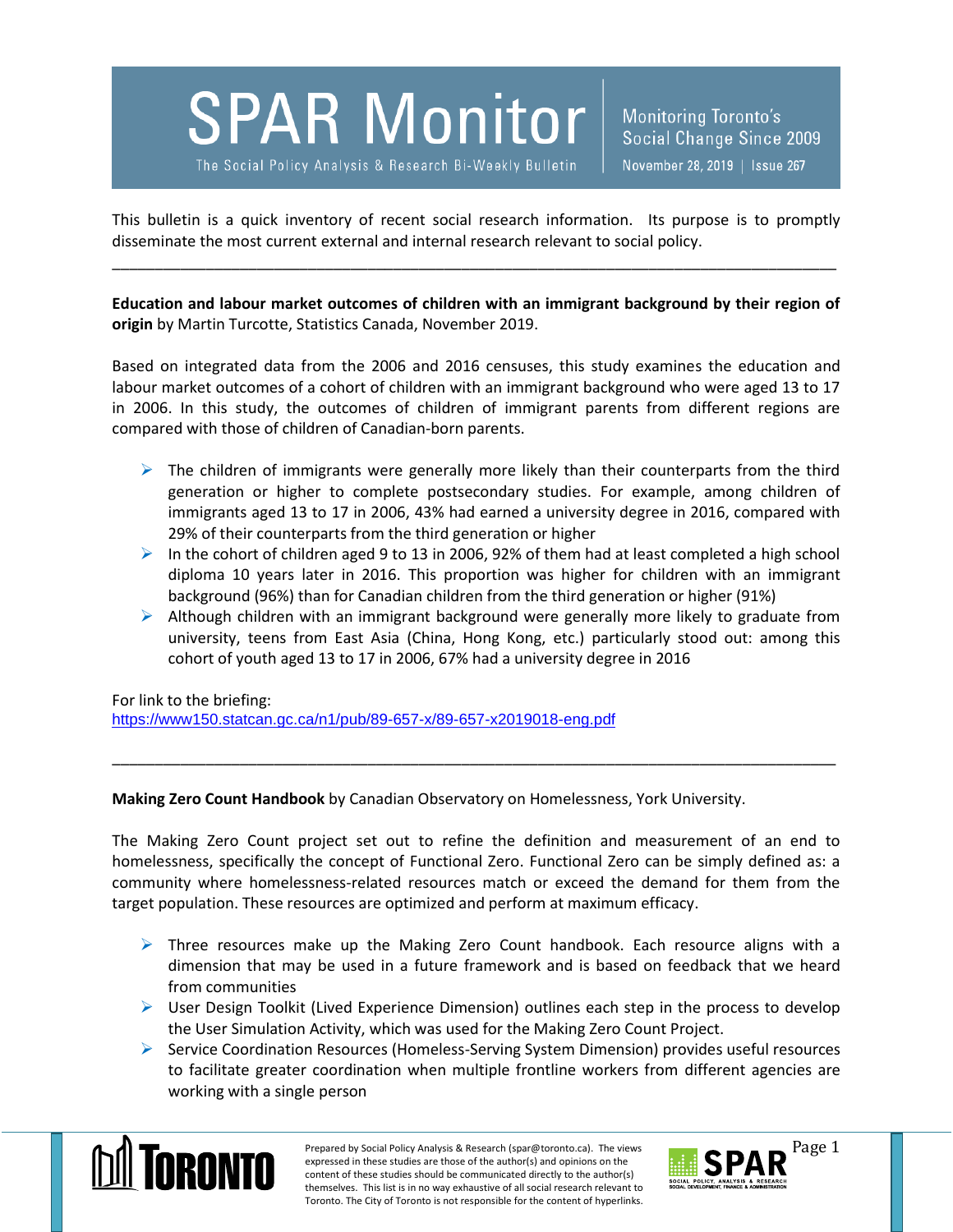## **Elementary–Secondary Education Survey for Canada, the provinces and territories, 2017/2018** by Statistics Canada, October 2019.

\_\_\_\_\_\_\_\_\_\_\_\_\_\_\_\_\_\_\_\_\_\_\_\_\_\_\_\_\_\_\_\_\_\_\_\_\_\_\_\_\_\_\_\_\_\_\_\_\_\_\_\_\_\_\_\_\_\_\_\_\_\_\_\_\_\_\_\_\_\_\_\_\_\_\_\_\_\_\_\_\_\_\_\_\_

Over 5.6 million students in Canada were enrolled in elementary and secondary school programs in 2017/2018. Students can be attending public schools, private/independent schools, or they can be home-schooled.

- $\triangleright$  The number of students in Canada's elementary–secondary programs totalled 5,609,007 in 2017/2018
- $\triangleright$  The vast majority of students (92.0%) attended public schools in 2017/2018, and their number was up 0.8% from the previous school year. This increase aligns with an estimated 0.9% increase in the population of 5- to 18-year-olds during the same period
- $\triangleright$  Enrolments in private/independent schools have been steadily increasing in recent years, rising 3.2% from 2016/2017 to 2017/2018. During this period, private/independent school enrolments increased in all provinces
- According to the 2016 Census, 3.1% of Canadians aged 5 to 18 outside Quebec had French as their first official language spoken

For link to the paper:

<https://www150.statcan.gc.ca/n1/daily-quotidien/191024/dq191024b-eng.htm?CMP=mstatcan>

**Economic Freedom of the World: 2019 Annual Report** by James Gwartney, Joshua Hall and others, Fraser Institute, 2019.

\_\_\_\_\_\_\_\_\_\_\_\_\_\_\_\_\_\_\_\_\_\_\_\_\_\_\_\_\_\_\_\_\_\_\_\_\_\_\_\_\_\_\_\_\_\_\_\_\_\_\_\_\_\_\_\_\_\_\_\_\_\_\_\_\_\_\_\_\_\_\_\_\_\_\_\_\_\_\_\_\_\_\_\_\_

The index published in Economic Freedom of the World measures the degree to which the policies and institutions of countries are supportive of economic freedom. The cornerstones of economic freedom are personal choice, voluntary exchange, freedom to enter markets and compete, and security of the person and privately owned property.

- $\triangleright$  Hong Kong and Singapore, as usual, occupy the top two positions. The next highest scoring nations are New Zealand, Switzerland, United States, Ireland, United Kingdom, Canada, Australia, and Mauritius
- $\triangleright$  Nations in the top quartile of economic freedom had an average per-capita GDP of \$36,770 in 2017, compared to \$6,140 for bottom quartile nations (PPP constant US\$)
- $\triangleright$  Gender equality is greater in economically free nations [and] happiness levels are higher in economically free nations

For link to the paper:

<https://www.fraserinstitute.org/sites/default/files/economic-freedom-of-the-world-2019.pdf>



\_\_\_\_\_\_\_\_\_\_\_\_\_\_\_\_\_\_\_\_\_\_\_\_\_\_\_\_\_\_\_\_\_\_\_\_\_\_\_\_\_\_\_\_\_\_\_\_\_\_\_\_\_\_\_\_\_\_\_\_\_\_\_\_\_\_\_\_\_\_\_\_\_\_\_\_\_\_\_\_\_\_\_\_